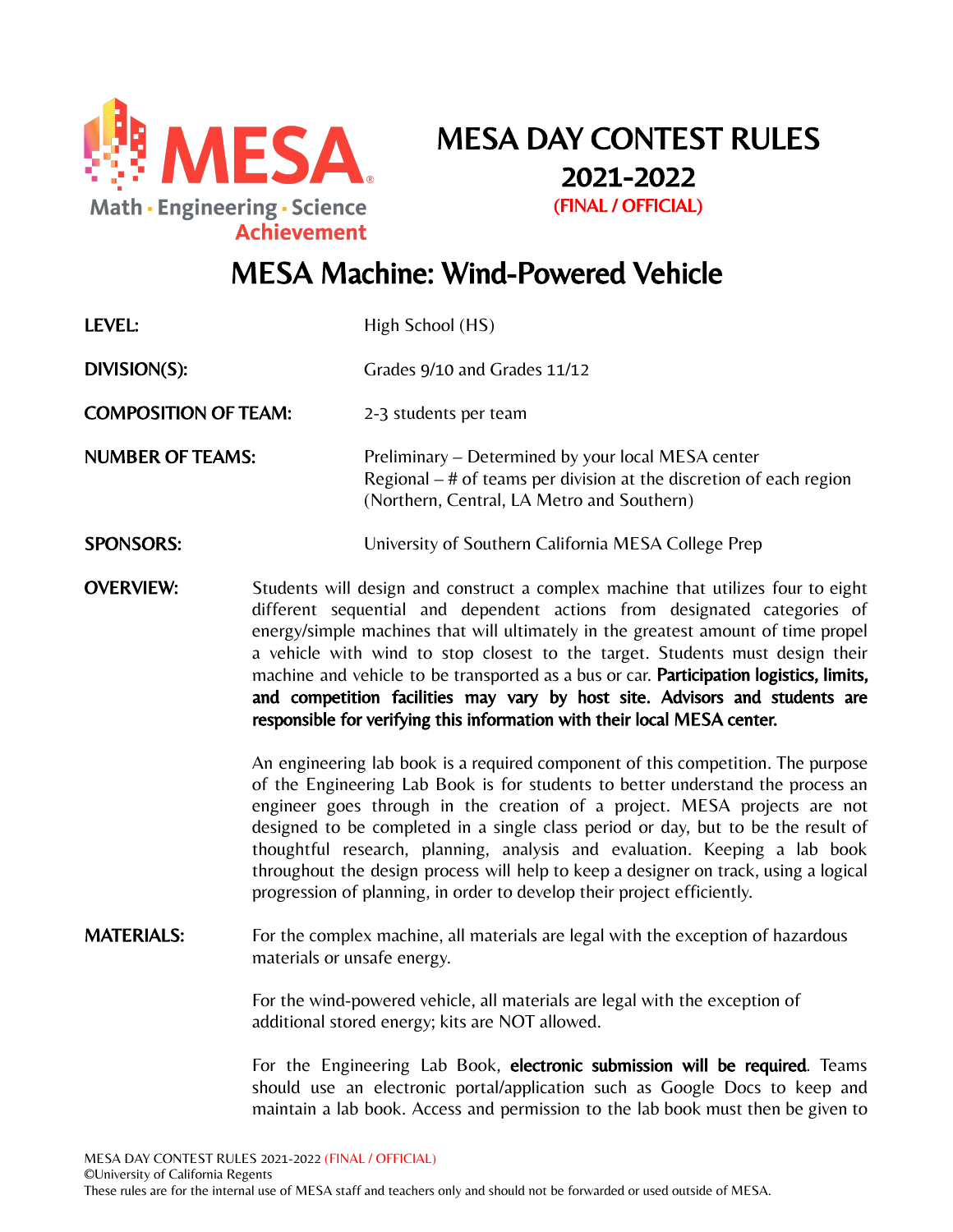MESA Day staff and judges OR lab book is submitted electronically (e.g., PDF file, WORD file) for review. Please check with your local MESA center for the deadline and submission platform to submit your team's lab book for local and for regional events. See "MESA Day 21\_22 Engineering Lab Book Guidelines" at [https://mesa.ucop.edu/.](https://mesa.ucop.edu/)

The Host Center will provide the following:

• Safety goggles

### GENERAL RULES:

- 1) The students' full name, grade level, school name, and MESA center must be clearly labeled on the machine. A 10% penalty in the score will be assessed for failing to properly label.
- 2) The complex machine must be initiated by a single operation of pulling a string provided by the team; the string or cord may be any type, thickness, material, etc. The pulling of the string MUST be performed outside of the *Safety Zone* (see Attachments/Appendix).
- 3) All parts of the complex machine must fit into a 50 cm by 50 cm by 50 cm cube (i.e., the Machine Zone). No parts, including moving parts such as marbles and levers, may extend outside of the Machine Zone at any time during inspection or during competition, except the parts for the single operation to initiate the machine in Rule 2.
- 4) No human or other assistance, interference, aid, etc. may be used for the entire operation of the complex machine (i.e., the machine must do all the work) AFTER the initiation of pulling the string.
- 5) The complex machine must incorporate between four (4) to eight (8) actions that are sequential and dependent upon the previous action. Each of the four to eight actions MUST only use one of the following listed categories of energy/simple machines:
	- a. Categories of energy/simple machines, which MUST be safe and not cause personal injury or damage to host facilities, are LIMITED to the following:
		- i. Gravity (e.g., free fall, ramps, etc.)
		- ii. Springs or rubber bands (e.g., tension springs, bungee cords, torsional springs, mousetrap, etc.)
		- iii. Levers or pulleys (e.g., seesaw, bottle opener, tongs, fixed pulley, movable pulley, compound pulley, etc.)
		- iv. Electronics (e.g., DC motors, circuit boards, generators, sensors, etc.) electrical power will NOT be provided
		- v. Pressured fluids (e.g., air or water)
	- b. Four  $(4)$  different categories of energy/simple machines listed above MUST be used.
	- c. Sequential and dependent actions must use a different category of energy/simple machines (e.g., free fall using gravity to a ramp using gravity will be counted as one action, a circuit board using electronics to a DC motor using electronics will be counted as one action, etc.).
	- d. Use of energy/simple machines not listed will NOT be counted as actions or categories of energy/simple machines.
	- e. The action to initiate the machine does NOT count as one of the four (4) to eight (8) actions.
	- f. The sequence of actions must end with an action that provides wind to propel the vehicle.
- 6) The complex machine must propel the wind-powered vehicle within 90 seconds of the initiation.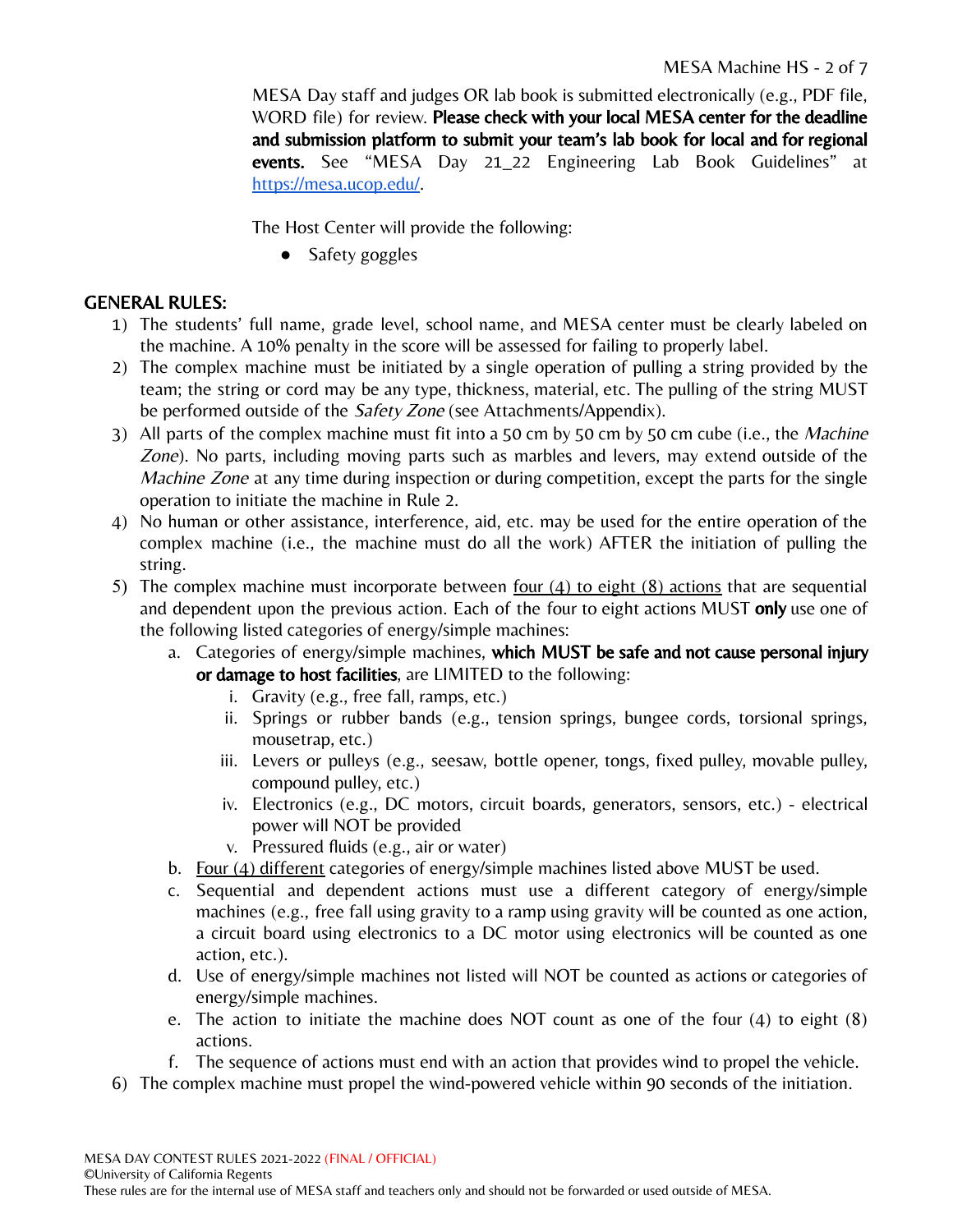- 7) The complex machine must have moving parts visible at all times to verify actions and categories of energy/simple machines (see Rule 5).
- 8) All parts of the wind-powered vehicle must fit into the 25 cm by 25 cm Vehicle Start Zone, including all lengths and widths of the vehicle; no restriction on the height.
	- a. The vehicle must be solely powered by the wind energy provided by the complex machine; no other energy source may be added to the vehicle.
	- b. The vehicle may NOT have contact with the complex machine (e.g., the vehicle may not be attached to the complex machine with a rubber band or any other part).
	- c. As a bus or car, the vehicle must have two or more axles with wheels.
- 9) All construction materials are acceptable, with the exception of explosives, caustic chemicals, or other hazardous materials that may cause personal injury or damage to host facilities.
- 10) Digital media (e.g., photos, video recordings, etc.) will not be accepted for arbitration purposes.
- 11) The lab book is meant to clearly demonstrate and illustrate evidence of the application of the Engineering Design Process in the MESA project.

## JUDGING:

- 1) Machines and wind-powered vehicles will be checked for specifications prior to the start of the competition. Teams that do meet specifications after this initial check will have an opportunity to compete if they meet ALL of the following conditions:
	- a. Accept an automatic "Mistrial" and therefore no score for Trial #1.
	- b. Make repairs/modifications as necessary to bring the device to proper specifications and be ready to compete when called for Trial #2.
	- c. Make repairs/modifications only in the designated area as indicated by the judges.
	- d. Failure to adhere to any of a, b, or c will result in disqualification.
- 2) Teams that meet the specification check but wish to make repairs and modifications may do so, but they MUST be ready to compete when called for Trial #1.
- 3) Modifications and repairs are allowed during the competition; however, the team must provide all parts, materials, and supplies.
- 4) Each team must be ready when called or the team will forfeit that trial.
- 5) Each team will be allowed two (2) non-consecutive trials.
- 6) Each team will be given up to 120 seconds (2 minutes) to prepare the machine, make ready the wind-powered vehicle, and verify the machine actions (i.e., each action) to the judge.
- 7) One team member will be responsible for the initiation of the machine (i.e., pulling of the string); the entire body, including hands and fingers, of the member must be outside of the Safety Zone (this is to ensure the safety of the student). The designated member will indicate to the judge the machine is ready. The team member must wait until the judge gives the "START" order.
- 8) Judge will record the following:
	- a. The number of actions will be determined for machine points by those that are executed (i.e., only actions that work will be counted).
	- b. Distance will be measured from the final resting position of the midpoint of the front axle of the vehicle to the Target for accuracy points. See Attachments/Appendix for competition area specifications.
	- c. Time will be measured to the nearest 00.01 seconds from the initiation of the machine (i.e., "START" order) to the end of the last action that provides wind to propel the vehicle for time points.
- 9) If the machine does not propel the wind-powered vehicle within 90 seconds of the initiation of the machine, the judge will only award points for the number of actions executed up to the 90 seconds limitation (i.e., points will be given for Machine and zero (0) points will be given for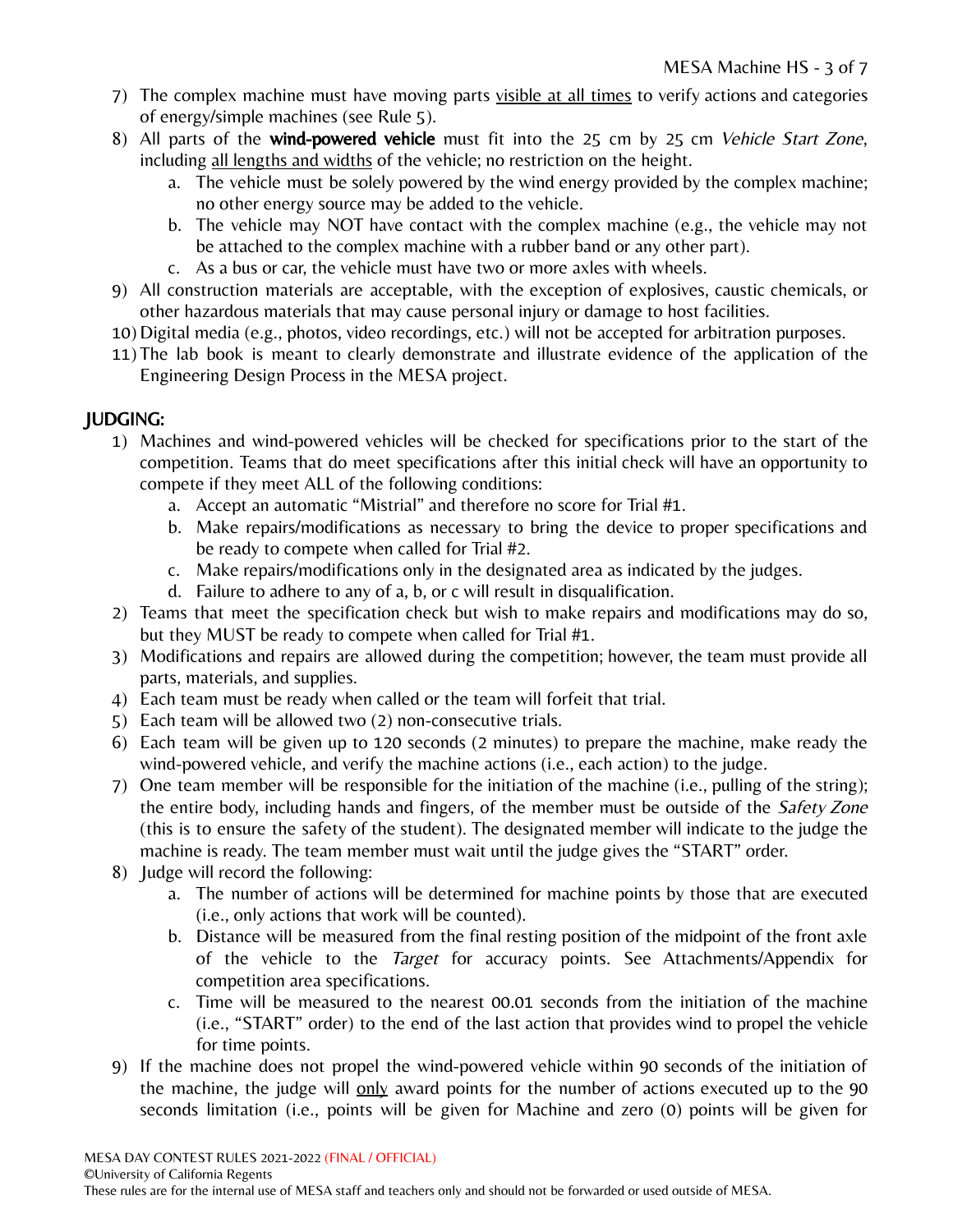Distance and Time).

- 10) Team members may not touch, assist, aid or interfere with the machine once the string has been pulled.
- 11) The order of the competition will be randomly selected.
- 12) All team members and spectators must stand outside of the *Safety Zone* during each trial. Only judges are allowed inside the Safety Zone.

### SCORING:

- 1) Machine Points
	- a. 10 points for each sequential and dependent action executed (maximum of 80 points)
- 2) Accuracy Points
	- a. 0 cm to 25 cm to the *Target* = 25
	- b. 25.1 cm to 50 cm to the *Target* =  $15$
	- c.  $50.1$  cm to 150 cm to the *Target* = 5
	- d. Greater than 150 cm to the *Target* = 0
- 3) Time Points
	- a. 1 to 29.99 seconds =  $5$
	- b. 30 to 59.99 seconds =  $15$
	- c.  $60$  to 90 seconds = 25
- 4) Team Score = Machine Points + Distance Points + Time Points
- 5) The best team score of the two trials will be used.
- 6) A deduction of 20% of the team score will be assessed for an incomplete lab book and a deduction of 50% of the team score will be assessed for a missing lab book.
- 7) Tie Breaker: if there is a tie, the lightest machine will be the winner.

#### AWARDS:

- Awards will be given per division: Grades 9/10 and Grades 11/12.
- Medals will be awarded for  $1^{st}$ ,  $2^{nd}$ , and  $3^{rd}$  place based on the highest Final Team Score.
- Ribbons will be awarded for Innovative Engineering Design.
- Only teams that place in the Team Score category will advance to Regional MESA Day; please check with your MESA center to determine the number of teams that advance to Regional MESA Day.

#### ATTACHMENTS/APPENDIX:

- Competition Area Specifications
- Recommended Equipment
- Judging Recommendations
- Inspection & Score Sheet for The MESA Machine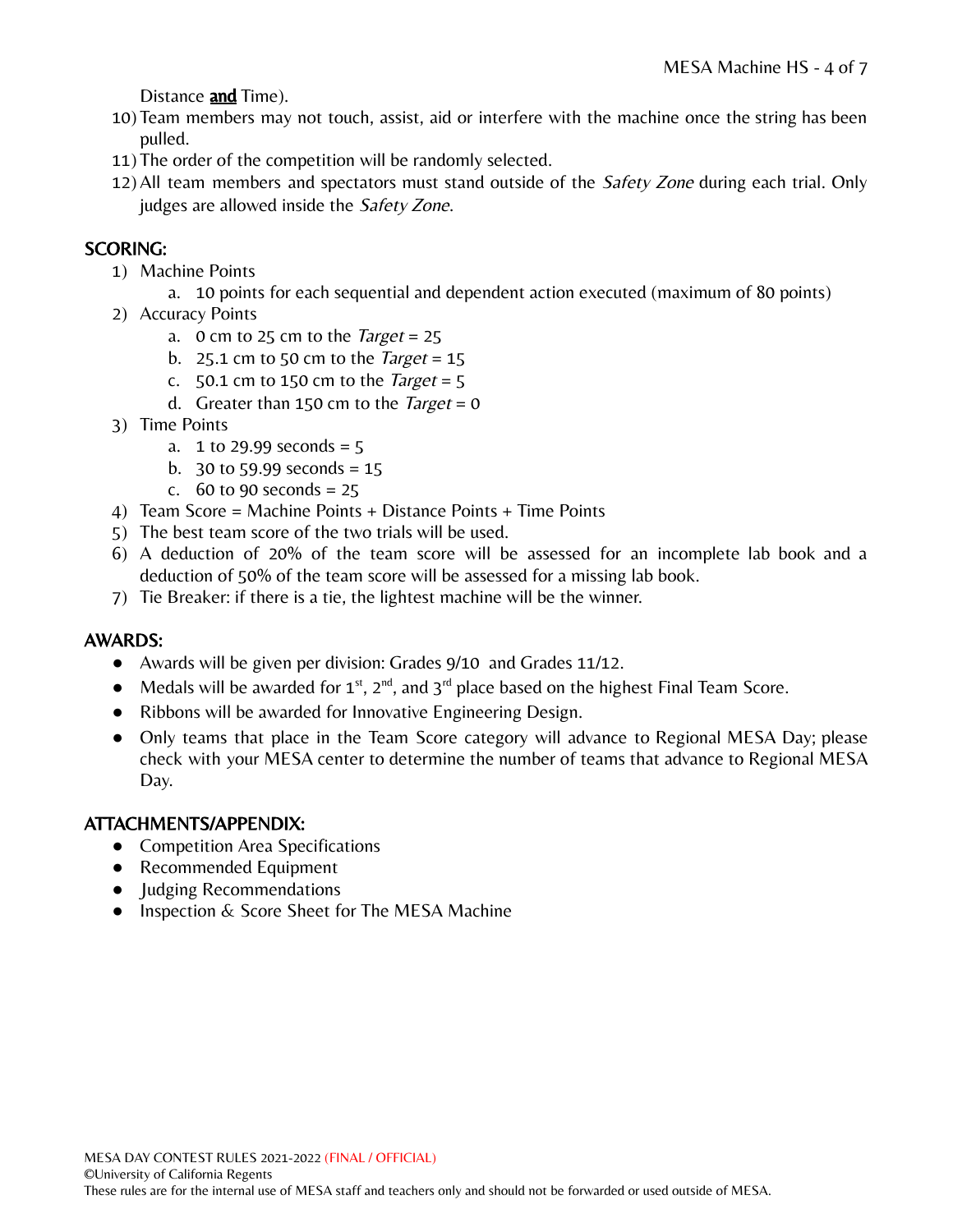#### Competition Area Specifications

- Machine Zone is 50 cm by 50 cm.
- *Vehicle Start Zone* is 25 cm by 25 cm, and 25 cm from and centered along the width of the Machine Zone.
- Target is 2 meters from and centered to the Vehicle Start Zone; the Target is identified as a dot.
- Safety Zone is 5 meters by 2 meters.



## Recommended Equipment

- Scale to weigh machines
- Measuring tape (metric)
- Blue painter's tape to outline the *Machine Zone*, *Safety Zone*, *Vehicle Start Zone* and *Distance* Zones
- Blue painter's tape and pen or marker to identify Target
- 1 stop watch to record trial time
- 3 safety goggles (required)

## Judging Recommendations

At least four (4) judges are recommended with the following roles:

- $\bullet$  1 = Lead Judge
- $\bullet$  1 = Machine Monitor 1 to determine number of actions executed; judge may request the help of one team member to verify number of actions executed.
- 1 = Machine Monitor 2 to judge no parts extending outside of the *Machine Zone*.
- $\bullet$  1 = Time Keeper
- Additional judges can measure distance the vehicle traveled.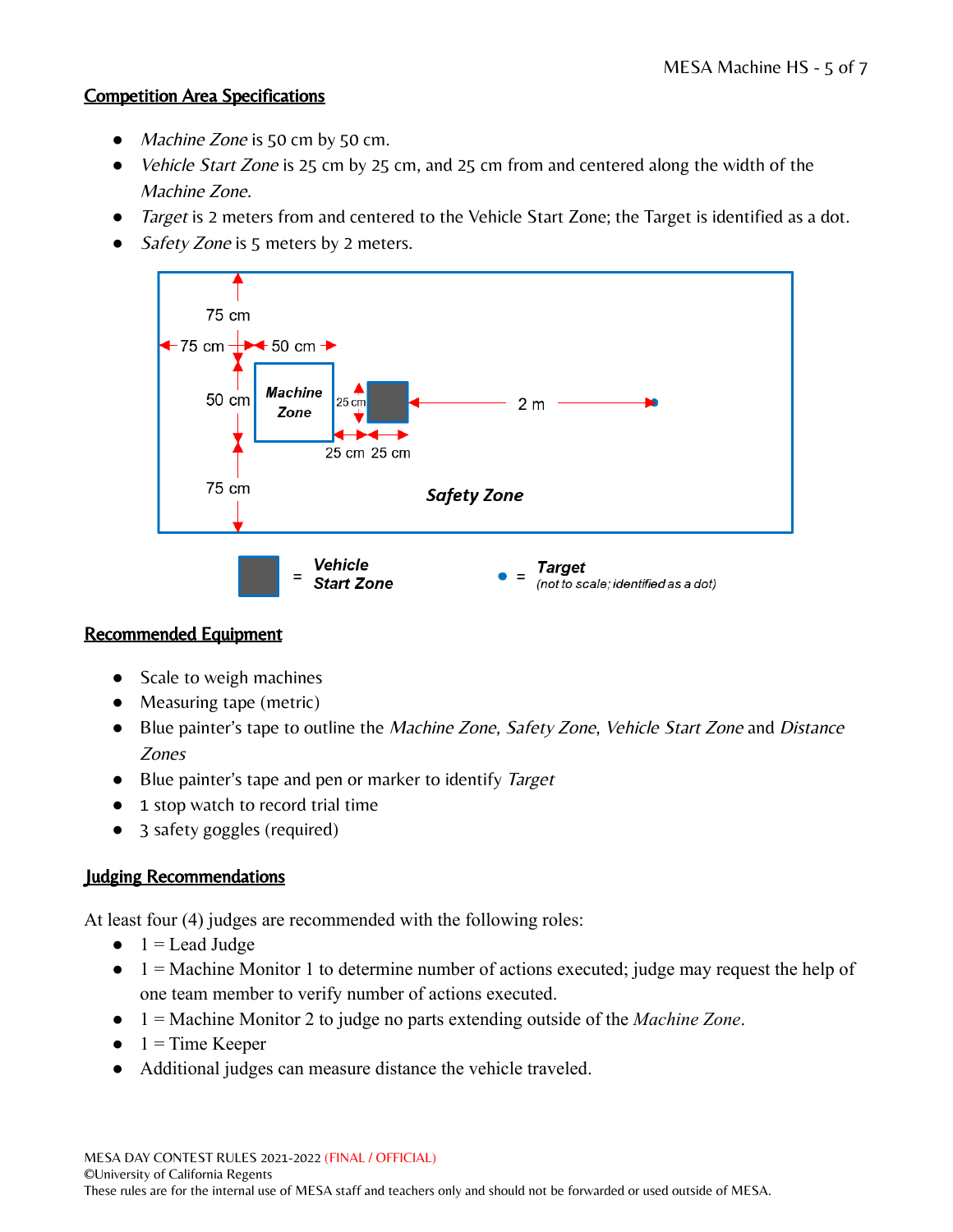#### **INSPECTION AND SCORE SHEET FOR THE MESA MACHINE**

**High School – Grades 9/10 and Grades 11/12**

Copies of this inspection and score sheet will be provided by the MESA Day Host Center.

Student Names: . Grade: 9/10 or 11/12 (circle one)

School: . MESA Center: .

| List four to eight actions of machine | List corresponding category of energy used (see Rule 5) |
|---------------------------------------|---------------------------------------------------------|
| 1.                                    | 1.                                                      |
| 12.                                   | 2.                                                      |
| 3.                                    | 3.                                                      |
| 4.                                    | 4.                                                      |
| l5.                                   | 5.                                                      |
| 6.                                    | 6.                                                      |
| '7.                                   |                                                         |
| 18.                                   | 8.                                                      |

#### Section below to be completed by JUDGES

| <b>INSPECTION LIST:</b>                                                                     | YES          | NO. |
|---------------------------------------------------------------------------------------------|--------------|-----|
|                                                                                             | $\Box$       |     |
| Wind-powered vehicle has no other energy source, no contact w/machine, and $\geq$ two axles | $\perp$      |     |
|                                                                                             | $\Box$       |     |
|                                                                                             | $\mathbf{L}$ |     |
|                                                                                             | $\Box$       |     |
| Machine uses four (4) different categories of energy/simple machines (see Rule 5)           | $\perp$      |     |
|                                                                                             |              |     |
| Machine labeled properly (students' full name, grade, school name, and MESA center)         |              |     |

Weight:  $\frac{1}{2}$ . Innovative Engineering Design (ranking  $-1$ , 2, 3, etc.):

| <b>TRIAL 1</b>                                         |             |                                                              |                |                                                              |                     |  |
|--------------------------------------------------------|-------------|--------------------------------------------------------------|----------------|--------------------------------------------------------------|---------------------|--|
| <b>Machine</b>                                         |             | <b>Accuracy</b> (cm = closest to <i>Target</i> )             |                | Time                                                         |                     |  |
| # of actions<br>executed (see Rule<br>$5 - max.$ of 8) | $\times 10$ | 0 to $25 = 25$<br>$25.1$ to $50 = 15$<br>$50.1$ to $150 = 5$ | $> 150$ cm = 0 | 1-29.99 $sec = 5$<br>$30-59.99$ sec = 15<br>$60-90$ sec = 25 | $> 90 s = 0$ points |  |
| Points                                                 |             | + Points                                                     |                | + Points                                                     |                     |  |

Trial 1 Mistrial (reason): TRIAL 1 TEAM SCORE: = \_\_\_\_\_\_\_\_\_\_\_\_\_\_\_\_\_\_\_\_\_\_\_\_\_\_\_\_\_\_\_